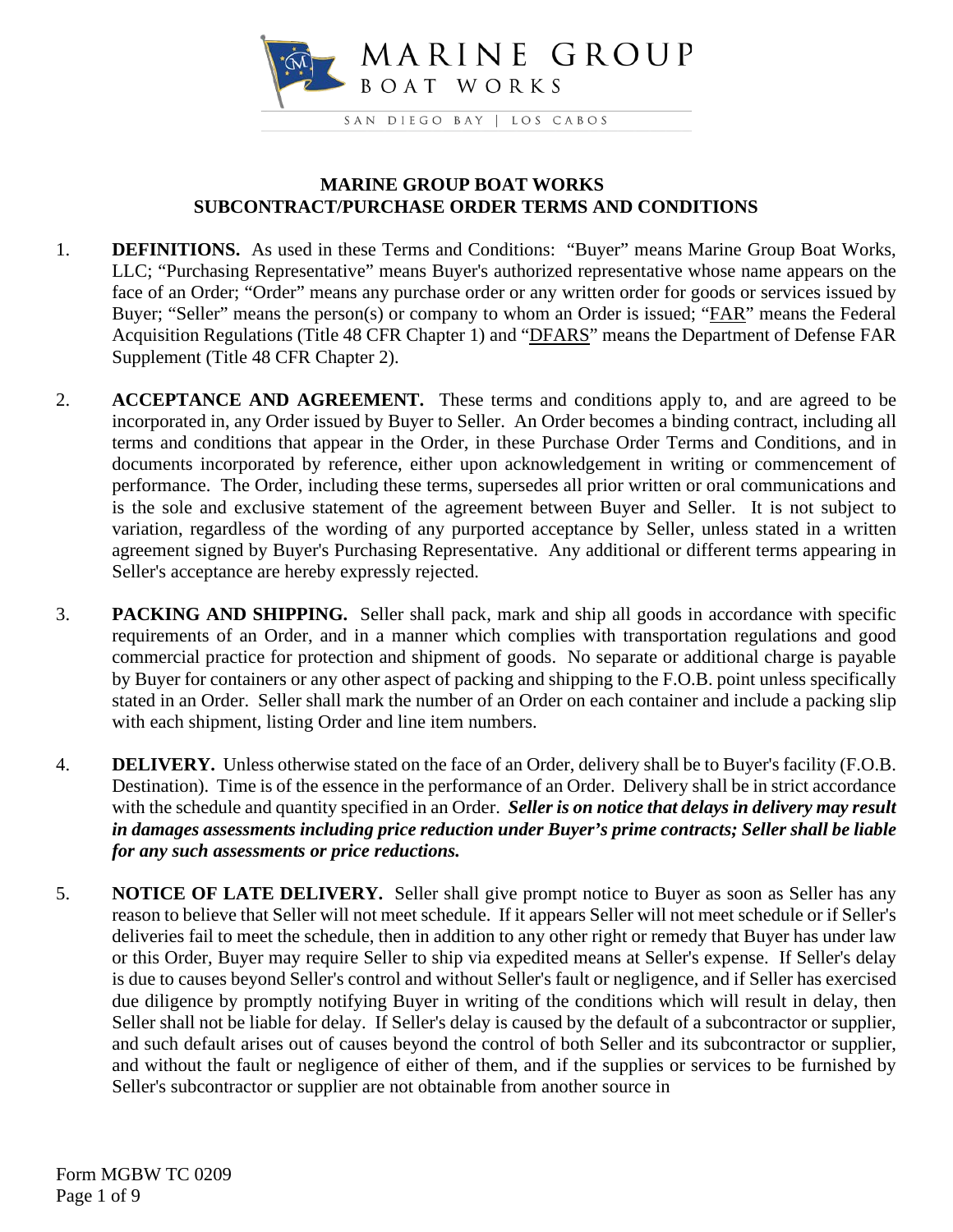

sufficient time to permit Seller to meet the required schedule, Seller shall have no liability for delay. Notification of delay pursuant to this clause shall not constitute a waiver of any of Seller's other obligations nor a waiver by Buyer of any right under an Order.

- 6. **INVOICES AND PAYMENT.** After Buyer's receipt of conforming goods and of a proper invoice, in accordance with the specific payment terms of any Order, Seller will be paid the price stated in an Order for supplies delivered and accepted, or services rendered and accepted, less deductions if any as provided by the Order. Cash discounts are determined by receipt date of supplies or services, or of a proper invoice, whichever is later. Payment is subject to set off of any claim of Buyer against Seller arising from this or any other transaction.
- 7. **INSPECTION AND ACCEPTANCE.** All goods and services shall be of the best marine quality, in addition to any other standards of quality invoked in any Order. Seller shall maintain a quality control system consistent with good commercial and marine practice, unless a specific system of quality control or other standard of quality is specified in an Order or document incorporated by reference. All materials, articles, work or services performed by Seller shall be made available for inspection or test at Seller's plant or that of Seller's subcontractor by authorized representatives of Buyer or Buyer's customer, or both. No inspection or test prior to final inspection and acceptance shall relieve Seller from responsibility for defects or other failure to meet the requirements of an Order. All materials, articles, work or services shall be subject to final inspection and acceptance by Buyer after delivery to destination, notwithstanding prior payment. Acceptance shall not be final with respect to latent defects, fraud, or such gross mistakes as amount to fraud, or as to Seller's warranty obligations.
- 8. **WARRANTY.** Seller warrants that all materials, articles, work and services furnished will be free from defects in material and workmanship will conform to all applicable specifications, drawings, samples and descriptions, that goods of Seller's design or selection will be free from design defects and will be fit for their intended use. Seller warrants that all items or components supplied under an Order shall be new, that is, not used or reconditioned. All warranties and guarantees shall run to Buyer and Buyer's customers, for a period of 18 months after final acceptance by Buyer, or 12 months after the item or vessel in which Seller's goods are incorporated is accepted by Buyer's customer, whichever is later. Seller agrees to repair or replace at its cost any item which does not conform to this warranty, as Buyer directs. These warranties are in addition to any standard warranty or guarantee of Seller, and any warranty and related remedy otherwise created by operation of law.
- 9. **INDEMNITY REGARDING INTELLECTUAL PROPERTY.** Seller agrees to indemnify and hold harmless Buyer and its successors, assigns or customers from any expense (including attorney's fees and costs), or loss, damage or liability, on account of any infringement or claim of infringement of any United States or foreign patent, copyright or trademark, arising out of or resulting from the sale or use of the materials, articles or services supplied by Seller. Seller also agrees at its own expense to defend any actions, lawsuits or claims in which such infringement is alleged, provided that Seller has first been notified as to the existence of such action, lawsuit or claim.
- 10. **CHANGES.** This Order may not be changed except by written modification signed by Buyer's Purchasing Representative. Buyer may at anytime by written notice and without notice to sureties, make changes in any one or more of the following: (i) drawings, designs, or specifications; (ii) method of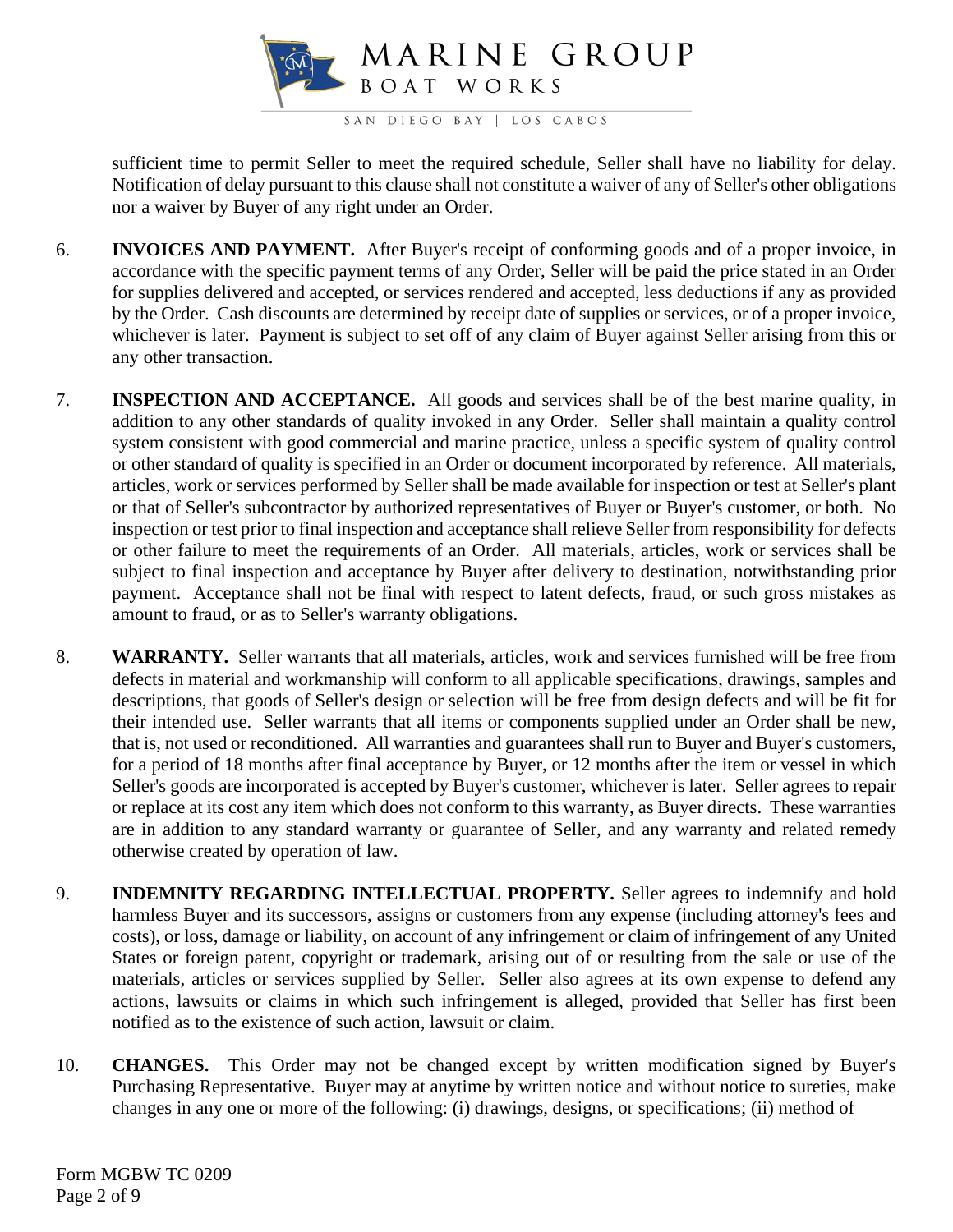

packing or shipment; (iii) place of inspection, acceptance or point of delivery; (iv) delivery schedule. Should any such change cause an increase or decrease in the cost of or time required for performance of an Order, an equitable adjustment shall be negotiated and the Order shall be modified accordingly. If no agreement is reached, the equitable adjustment due shall be resolved pursuant to the "Disputes" clause below. Any claim by Seller for such adjustment shall be submitted to Buyer in writing within 15 days of Buyer's written notice of such change. If not submitted within 15 days, the claim is waived. Seller must proceed without delay in performing the Order as changed, even if a "Dispute" is pending and not resolved.

## 11. **TERMINATION/CANCELLATION/STOP WORK.**

- **a. Termination For Convenience.** The performance of work under an Order may be terminated in whole or in part by Buyer for Buyer's convenience, at any time and without regard to whether Buyer's contract with its customer may have been terminated. The rights, duties and obligations of the parties including compensation to be paid to Seller shall be in accordance with FAR Subparts 49.1 and 49.2 as if Buyer was in the position of the Government, Buyer's Purchasing Representative was the Termination Contracting Officer, and Seller was in the position of Contractor.
- **b. Termination For Default.** Buyer may, by written notice to Seller, terminate this Order in whole or in part for Default if Seller fails to (i) deliver supplies or perform services within the time specified, (ii) make progress so as to endanger performance of an Order and fails, within 10 days of written notice of such failure, to cure that failure or otherwise provide adequate assurance of performance, or (iii) perform any other provision of this Order. If Buyer terminates in whole or in part for default, Buyer may acquire under terms that Buyer considers appropriate materials or services similar to those terminated. Seller shall be liable to Buyer for any excess costs for reprocurement of supplies or services. At the time of termination or thereafter, Buyer may at its option also require Seller to transfer title and deliver to Buyer any completed supplies, partially completed supplies, or materials, parts, tools, dies, jigs, fixtures and the like that Seller has specifically produced or acquired for the terminated portion of this Order. Subject to Buyer's right of setoff for excess reprocurement costs or other damages, Buyer shall pay Seller the contract price for completed supplies delivered and accepted by Buyer. Buyer and Seller shall agree on the amount of payment for partially completed supplies, or materials delivered to Buyer at Buyer's specific direction. Buyer's rights and remedies in this clause are in addition to any other rights and remedies provided by law or under an Order. In the event it is later determined by a court, arbitrator, or other tribunal with jurisdiction that Seller was not in default, the termination shall be deemed to have been for the convenience of Buyer, in which case Seller's exclusive remedy will be for payment as provided in subparagraph a. above.
- **c. Stop Work.** By written notice Buyer may require Seller to stop work for a period not to exceed 120 days in accordance with the clause at FAR 52.242-15 "Stop Work Order (Aug 1989)", incorporated by reference and altered to insert "Buyer" and "Buyer's Purchasing Representative" for "Government" and "Contracting Officer", and to substitute "Seller" for "Contractor."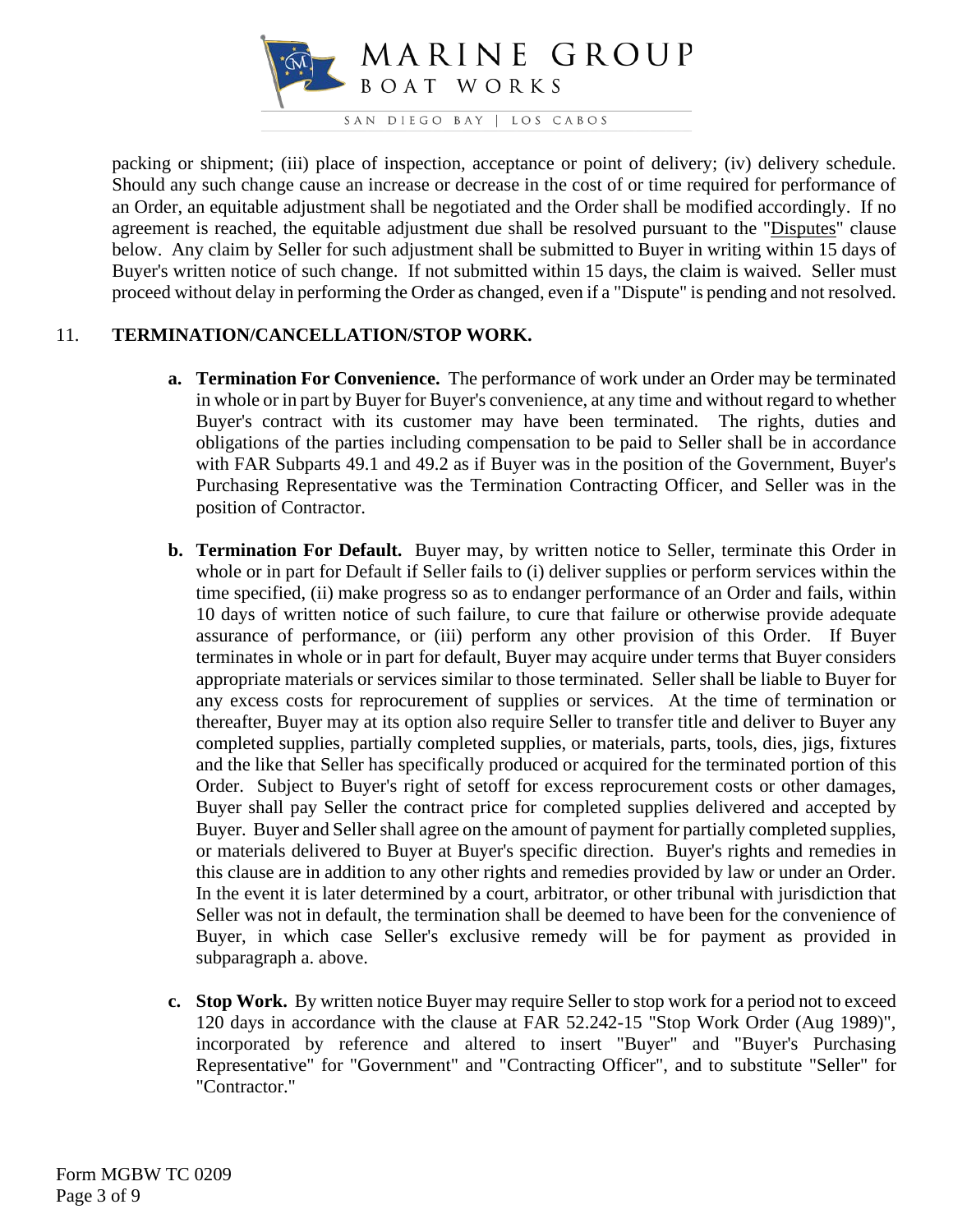

12. **DISPUTES.** If Buyer's contract with its customer contains a "Disputes" clause or procedure, any claim or demand by Seller which derives or results in any way from an act or omission of Buyer's customer which is not resolved by agreement may, at Buyer's election, be submitted for resolution pursuant to the customer contract "Disputes" clause. In that event, Seller's sole remedy will be the "Disputes" procedure in Buyer's contract with its customer, and Seller's recovery is limited to the amount, if any, recovered from Buyer's customer on Seller's behalf. Pending resolution, Seller shall not take any another action, including but not limited to pursuit of independent litigation with respect to any claim or demand, pending final determination under Buyer's prime contract "Disputes" provision. Seller shall not be entitled to receive from Buyer any amount greater than Buyer actually receives from Buyer's customer on account of Seller's claim, less any markups and costs incurred by Buyer. All claims and disputes between Buyer and Seller not originating with acts or omissions of Buyer's customer and not settled by mutual agreement, shall be decided by arbitration conducted in accordance with California Code of Civil Procedure Part III Title 9 (excluding Section 1283.05). The arbitration shall be conducted in San Diego County California by a single arbitrator agreed upon by the parties or appointed pursuant to California Code of Civil Procedure Section 1281.6.

Except to the extent that Federal law may apply to the interpretation of FAR and DFARS clauses incorporated herein and to maritime matters, this contract shall be governed by and construed in accordance with the laws of the State of California.

- 13. **ASSIGNMENTS AND SUBCONTRACTING.** Seller may not assign an Order or any portion thereof without the written consent of Buyer. Seller agrees to obtain Buyer's written approval before subcontracting performance of an Order or any substantial portion thereof. Buyer's approval of any such subcontract shall not relieve Seller from any obligations imposed by these terms.
- 14. **COMPLIANCE WITH LAWS AND REGULATIONS.** Seller warrants that Seller's performance of an Order shall comply with all federal, state and local laws and regulations.
- 15. **TAXES.** Unless otherwise specified in writing on the face of an Order, the prices stated include all applicable state, federal and local taxes.
- 16. **DRAWINGS, SPECIFICATIONS, INTELLECTUAL PROPERTY AND TECHNICAL DATA.**  The ideas, information, designs, drawings, specifications and any other data or business and manufacturing information supplied by Buyer shall remain Buyer's property. Such data shall be retained in confidence by Seller and shall not be disclosed to any other person or entity and shall not be used or incorporated into any product or item that is manufactured for or supplied to anyone other than Buyer.
- 17. **REMEDIES AND NON-WAIVER.** The remedies reserved to Buyer by these terms are not exclusive and shall be cumulative and in addition to any other right or remedy provided by law or equity. No waiver of a breach, or a failure to enforce any provision of an Order, shall constitute a waiver of any subsequent breach or of any other provision. If any provision of an Order is void or becomes void or unenforceable, by operation of law, all other provisions shall remain in full force and effect.
- 18. **ANTI-KICKBACK COVENANT AND PROHIBITION OF GIFTS AND GRATUITIES.** Seller is hereby notified that Buyer is subject to the Anti-Kickback Act of 1986 (41 U.S.C. Sec. 51-58) and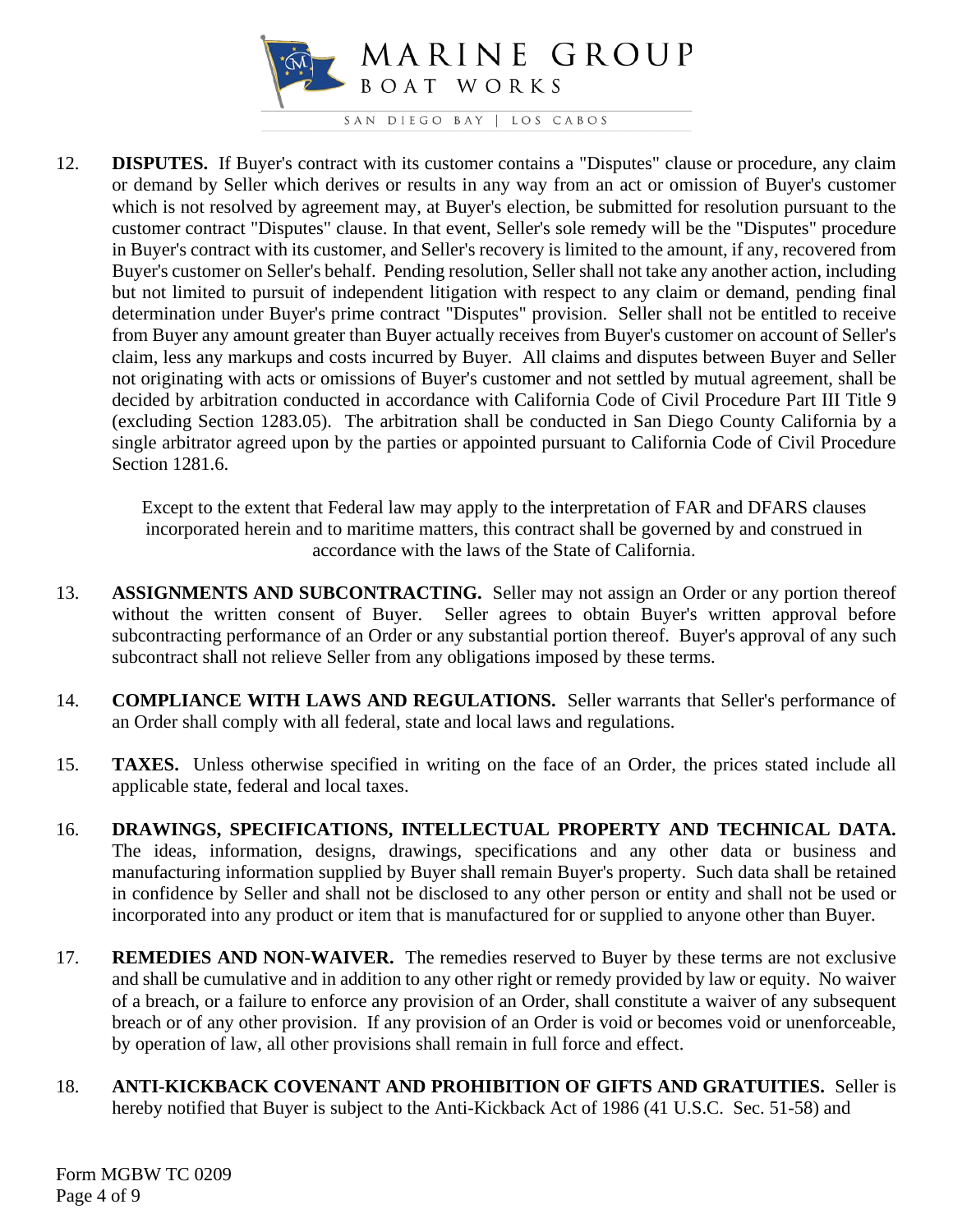

implementing regulations and contract clauses. Seller is strictly prohibited from providing or attempting to provide, or offering to provide, any money, fee, commission, credit, gift, gratuity, thing of value or compensation of any kind directly or indirectly to Buyer or any of its employees or other subcontractors. Seller agrees to report promptly to Buyer's Chief Executive Officer any solicitation or request for a kickback. Seller's breach of the foregoing prohibition or of the obligation to report shall be considered a material breach of this Order and any other order or contracts between Buyer and Seller.

- 19. **PROHIBITION OF GRATUITIES TO BUYER'S PERSONNEL.** Seller is hereby on notice that Buyer's personnel owe complete loyalty to Buyer and are forbidden to accept money or things of value from any supplier of goods, materials or services to Buyer, regardless whether such acceptance would constitute an act prohibited by Anti-Kickback laws and regulations. Seller for itself and its principal owners, shareholders, and officers warrants and represents that no employee of Buyer has any financial interest in Seller except such as has been disclosed in writing to Buyer's Chief Executive Officer. Further, Seller has not and will not give anything of value to any employee of Buyer, except promotional or commemorative items having a value of less than \$50, and food and refreshments served in connection with business meetings. Breach of the foregoing warranty and covenant shall entitle Buyer, in addition to any other rights and remedies, immediately to terminate for default any and all Orders to Seller existing at the time that Buyer learns of any such breach, and regardless of when such breach occurred.
- 20. **ADDITIONAL PROVISIONS FOR SELLERS PERFORMING WORK AT BUYER'S FACILITY.** The following applies to any Seller performing work at Buyer's boatyard:
	- a. All personnel of Seller who enter Buyer's facility shall be subject to Buyer's rules and practices for safety, security and for identification and handling of hazardous wastes; Seller is responsible to familiarize its employees with those rules and practices of Buyer.
	- b. Seller shall be responsible for maintaining all insurance required by Buyer's standard requirements, which will be separately provided to Seller.
	- c. Seller shall indemnify and hold harmless buyer against any liability or cost, including attorneys fees, incurred as a result of Seller's employees' activities on Buyer's premises, including but not limited to liability to any of Seller's employees for wages, benefits or compensation for injuries or illness and further including but not limited to liability for injury or damages to persons or property, including property of Buyer's customers, caused by acts or omissions of any of Seller's employees or subcontractors.
	- d. Buyer may, at its absolute discretion and for any reason, require Seller to remove from Buyer's premises any employee or subcontractor of Seller and Seller shall immediately comply.
	- e. Buyer is subject to U.S. Government security requirements. All employees of Seller granted access to Buyer's premises shall be lawful residents of the United States; Buyer shall provide verification of that status for any employee upon demand of Buyer.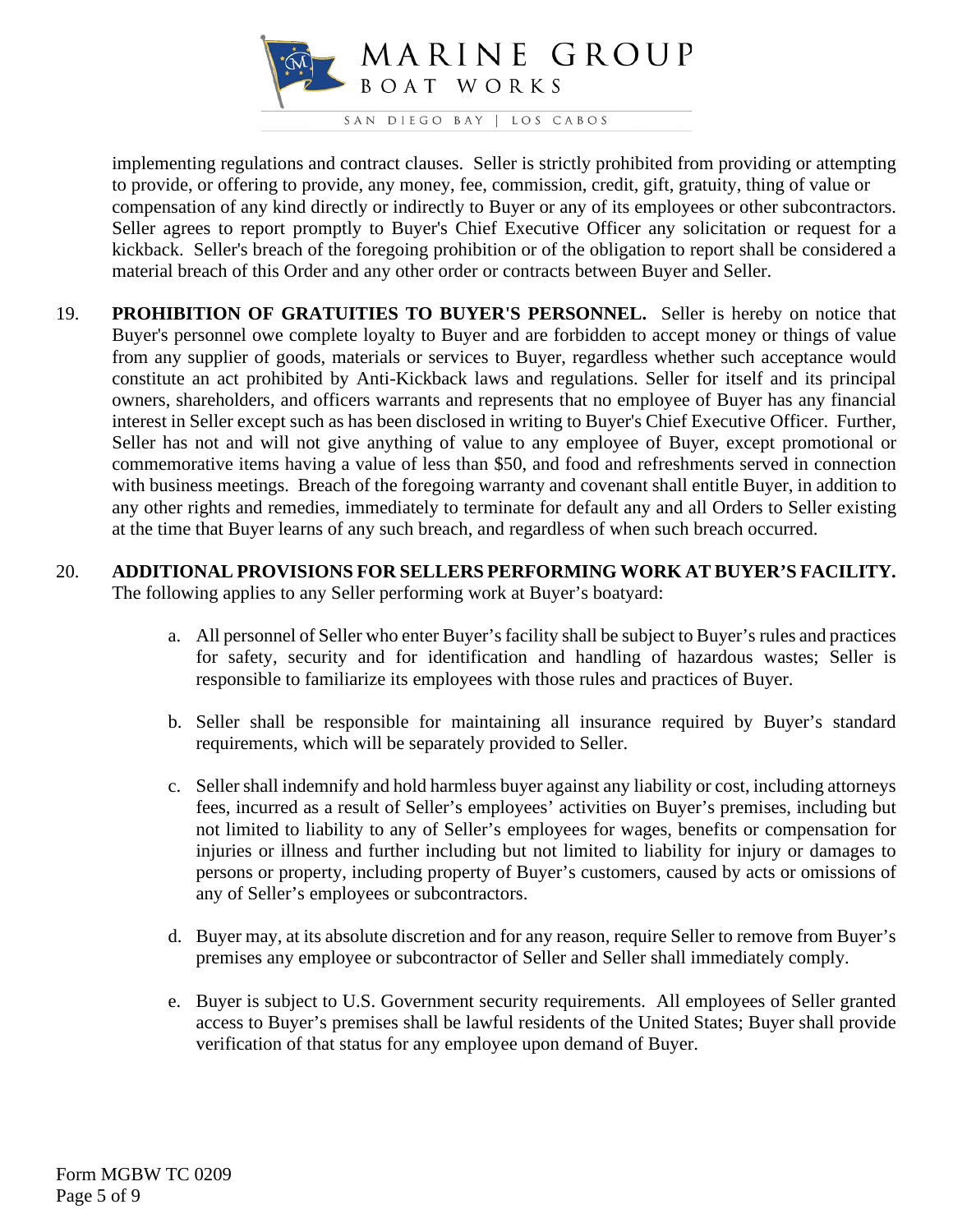

- f. In performing work on Buyer's premises, Seller shall work so as not to interfere with work of Buyer, Buyer's customers, or other subcontractors to Buyer. Seller shall cooperate with Buyer in establishing work schedules and shall, without additional charge or cost to Buyer, comply with all work schedules issued by Buyer.
- g. Seller's personnel on Buyer's premises shall work during Buyer's normal work hours. Seller shall not work overtime or outside of normal working hours without Buyer's written authorization.
- 21. **FEDERAL GOVERNMENT CONTRACT PROVISIONS.** If the face of the Order identifies a prime contract with the United States, or if Seller otherwise is advised that the Order is in furtherance of a prime contract with the United States, or of a subcontract under such prime contract, the following provisions of FAR and DFARS in effect on the date of the Government contract are hereby incorporated by reference. Except as specifically indicated to the contrary below, as used in the following provisions, the term "Contract" means an Order, the terms "contractor" or "offeror" mean Seller, and the terms "Government" and "Contracting Officer" mean Buyer.

| <b>FAR Section</b> | Title and Applicable Limitations                                                                                                                                                                                                                                                                                                                                                                 |
|--------------------|--------------------------------------------------------------------------------------------------------------------------------------------------------------------------------------------------------------------------------------------------------------------------------------------------------------------------------------------------------------------------------------------------|
| 52.203-6           | Restrictions on Subcontractor Sales to the Government (applies to Orders over<br>\$100,000; "Government" remains unchanged).                                                                                                                                                                                                                                                                     |
| 52.203-7           | Anti-Kickback Procedures (excepting subparagraph (c)(1)) (applies to Orders over<br>$$100,000$ ).                                                                                                                                                                                                                                                                                                |
| 52.203-11          | Certification and Disclosure Regarding Payments to Influence Certain Federal<br>Transaction (applies if an Order exceeds \$100,000: by accepting an Order, Seller<br>certifies it has not used appropriated funds to influence federal transactions and that<br>it complies with the disclosure provisions).                                                                                     |
| 52.203-12          | Limitations on Payments to Influence Certain Federal Transactions (applies if<br>Order exceeds \$100,000).                                                                                                                                                                                                                                                                                       |
| 52.204-2           | <b>Security Requirements</b>                                                                                                                                                                                                                                                                                                                                                                     |
| 52.209-6           | Protecting Government's Interest when Subcontracting with Contractors Debarred,<br>Suspended or Proposed for Debarment (applies to Orders over \$30,000.<br>"Government" and "Contractor" remain unchanged. By accepting an Order, Seller<br>certifies that it is not debarred, suspended, or proposed for debarment unless Seller<br>otherwise has notified Buyer's Purchasing Representative). |
| 52.211-5           | Material Requirements.                                                                                                                                                                                                                                                                                                                                                                           |
| 52.211-15          | Defense Priority and Allocation Requirements (applies if a defense priority rating<br>appears on the face of an Order or Buyer otherwise advises Seller of a Defense<br>Priority rating).                                                                                                                                                                                                        |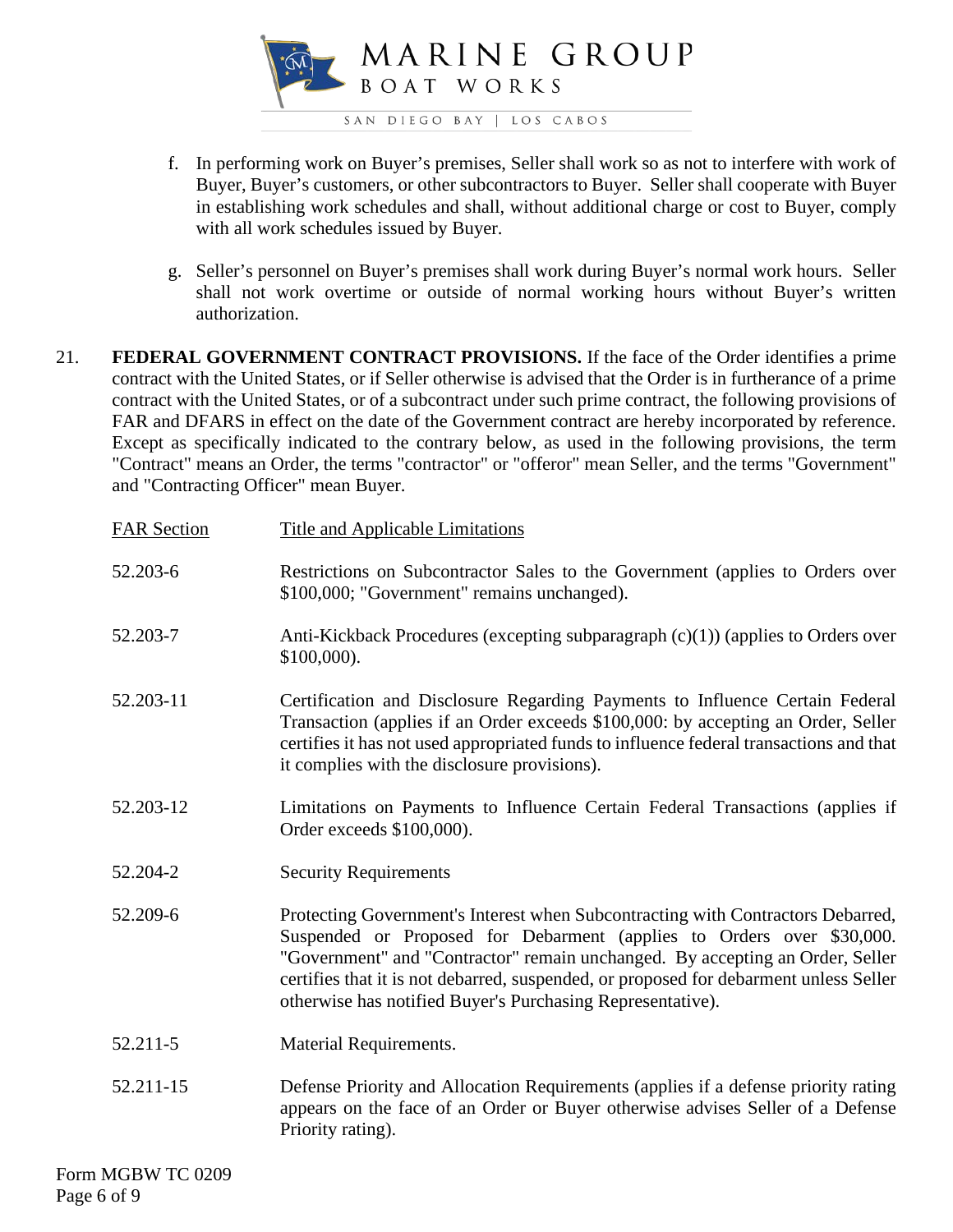

| 52.215-14 | Integrity of Unit Prices (subparagraph (b) is deleted).                                                                                                                                                                                                                                                       |
|-----------|---------------------------------------------------------------------------------------------------------------------------------------------------------------------------------------------------------------------------------------------------------------------------------------------------------------|
| 52.215-15 | Pension Adjustments and Asset Reversion (applies as described at FAR 15-408(g)).                                                                                                                                                                                                                              |
| 52.215-18 | Reversion or Adjustment of Plans for Postretirement Benefits (PRB) Other Than<br>Pensions (applies as described in FAR $15-408(j)$ ).                                                                                                                                                                         |
| 52.215-19 | Notification of Ownership Changes (applies as described at FAR 15.408(k)).                                                                                                                                                                                                                                    |
| 52.215-21 | Requirements for Cost or Pricing Data or Information Other than Cost or Pricing<br>Data - Modifications.                                                                                                                                                                                                      |
| 52.219-8  | Utilization of Small Business Concerns (applies as described at FAR 52.219-<br>$9(d)(9)$ ).                                                                                                                                                                                                                   |
| 52.222-1  | Notice to the Government of Labor Disputes.                                                                                                                                                                                                                                                                   |
| 52.222-4  | Contract Work Hours and Safety Standards Act--Overtime Compensation (applies<br>to Orders exceeding \$100,000 and must be flowed down to Seller's subcontractors).                                                                                                                                            |
| 52.222-21 | Prohibition of Segregated Facilities (by accepting an Order, Seller certifies that it<br>does not and will not maintain segregated facilities and does not and will not permit<br>its employees to perform their services at any location under its control where<br>segregated facilities are maintained).   |
| 52.222-22 | Previous Contracts and Compliance Reports (by accepting an Order, Seller certifies<br>that it has participated in a contract or subcontract subject to the Equal Opportunity<br>clause and has filed all required compliance reports, unless Seller otherwise notifies<br>Buyer's Purchasing Representative). |
| 52.222-26 | <b>Equal Opportunity</b>                                                                                                                                                                                                                                                                                      |
| 52.222-35 | Equal Opportunity for Special Disabled Veterans, Veterans of the Vietnam Era and<br>Other Eligible Veterans (applies if an Order exceeds \$100,000).                                                                                                                                                          |
| 52.222-36 | Affirmative Action for Workers with Disabilities (applies if an Order exceeds<br>$$10,000$ ).                                                                                                                                                                                                                 |
| 52.222-37 | Employment Reports on special Disabled Veterans, Veterans of the Vietnam Era<br>and Other Eligible Veterans (applies if an Order exceeds \$100,000).                                                                                                                                                          |
| 52.222-39 | Notification of employee rights concerning payment of union dues or fees                                                                                                                                                                                                                                      |
| 52.222-50 | <b>Combating Trafficking in Persons</b>                                                                                                                                                                                                                                                                       |
| 52.223-3  | Hazardous Material Identification and Material Safety Data                                                                                                                                                                                                                                                    |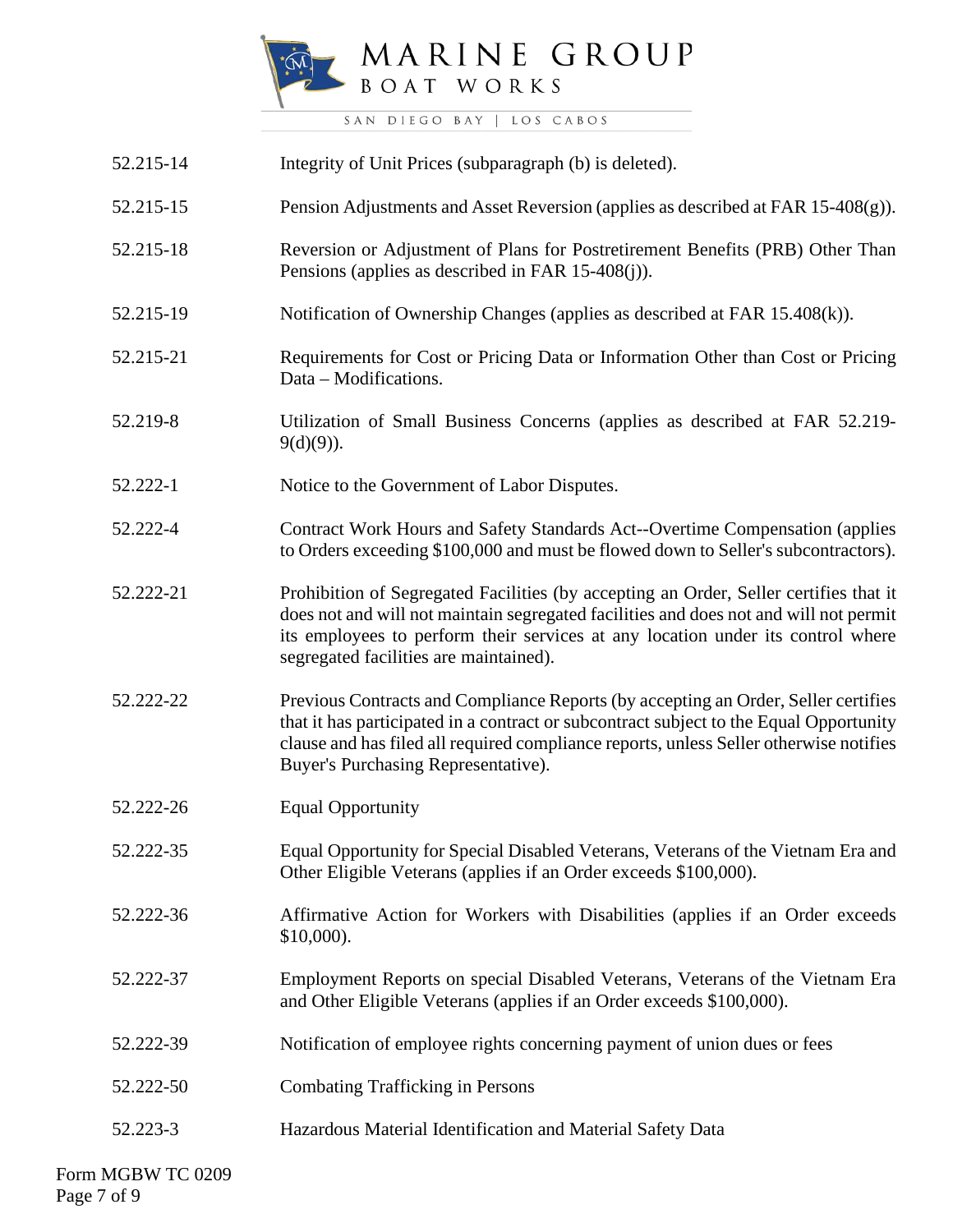

| 52.223-11            | <b>Ozone-Depleting Substances</b>                                                                                                                            |
|----------------------|--------------------------------------------------------------------------------------------------------------------------------------------------------------|
| 52.223-14            | Toxic Chemical Release Reporting (applies to orders exceeding \$100,000)                                                                                     |
| 52.224-2             | Privacy Act                                                                                                                                                  |
| 52.225-8             | Duty-Free Entry (applies as stated in subparagraph (j)).                                                                                                     |
| 52.225-13            | <b>Restrictions on Certain Foreign Purchases</b>                                                                                                             |
| 52.227-1             | Authorization and Consent (in which "Government" and "Contracting Officer"<br>remain unchanged) (applies to orders exceeding \$100,000)                      |
| 52.227-2             | Notice and Assistance Regarding Patent and Copyright Infringement (applies as set<br>forth at (c) of the clause; "Government" remains unchanged)             |
| 52.227-3             | Patent Indemnity                                                                                                                                             |
| 52.227-9             | Refund of Royalties (applies as set forth at (f) of the clause)                                                                                              |
| 52.227-10            | Filing of Patent Applications-Classified Subject Matter                                                                                                      |
| 52.227-11            | Patent Rights – Retention by the Contractor (applies as set forth in (k) of the clause)                                                                      |
| 52.227-13            | Patent Rights – Ownership by the Government (applies as provided in (i) of the<br>clause, "Government" remains unchanged)                                    |
| 52.228-5             | Insurance – Work on a Government Installation [Applicable to any Order that<br>requires work on a Government installation]                                   |
| <b>DFARS</b> Section | <b>Title and Applicable Limitations</b>                                                                                                                      |
| 252.203-7001         | Prohibition on Persons Convicted of Fraud or Other Defense Contract Related<br>Felonies (applies if Order exceeds \$100,000 and is not for commercial items) |
| 252.204-7000         | Disclosure of Information                                                                                                                                    |
| 252.208-7000         | Intent to Furnish Precious Metals as Government-Furnished Material                                                                                           |
| 252.223-7004         | Drug Free Work Force                                                                                                                                         |
| 252.225-7004         | Reporting of Contract Performance Outside the United States                                                                                                  |
| 252.225-7012         | Preference for Certain Domestic Commodities                                                                                                                  |